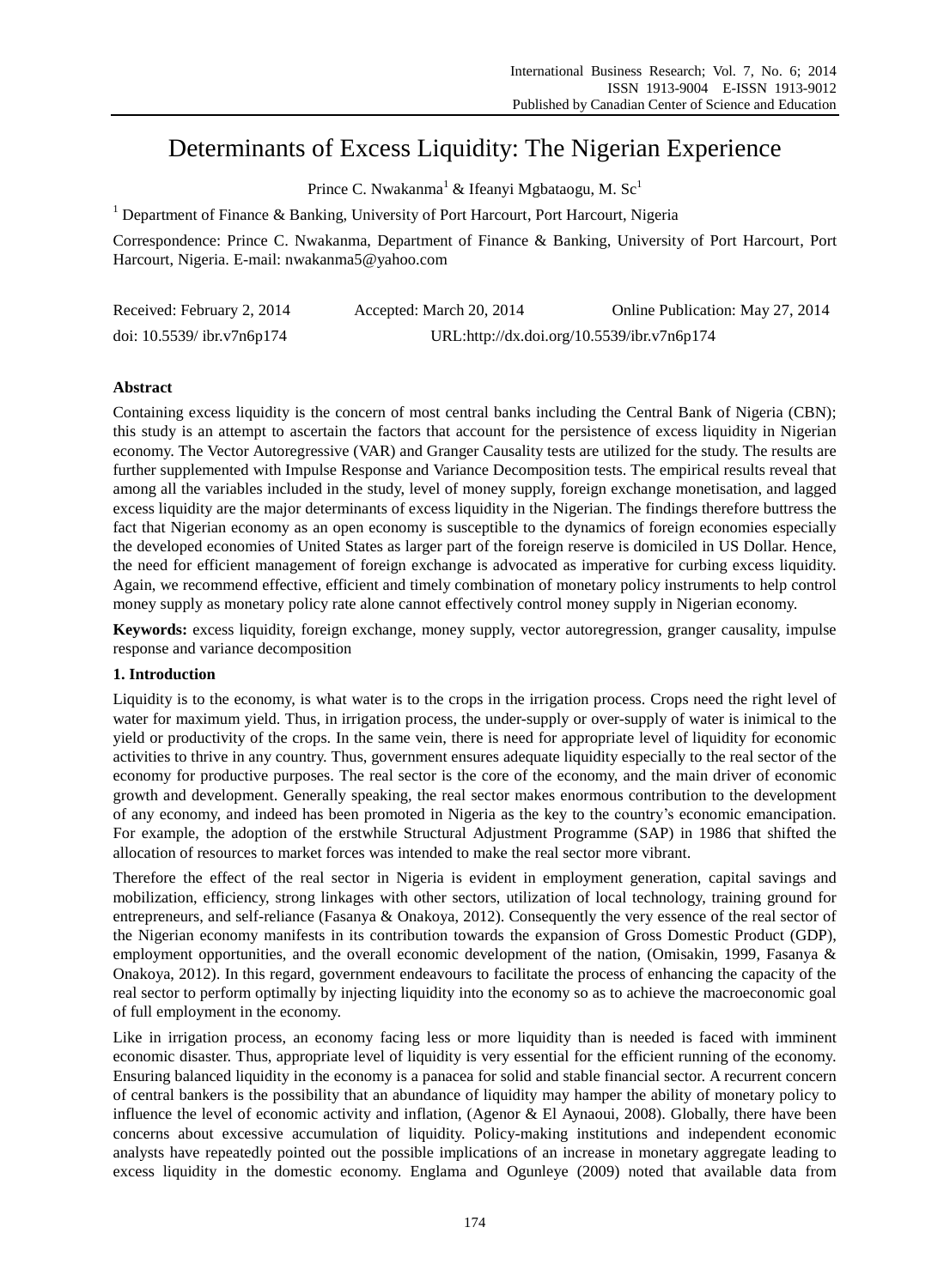International Monetary Fund (IMF) indicated that broad money worldwide in 2004 and 2005 had been on the increase since the late 1980s. Similarly, the growth of broad money has recently become obvious and also increasingly worrisome to the authorities. According to data from Central Bank of Nigeria (CBN) 2010 annual report, Broad Money Supply  $(M<sub>2</sub>)$  grew by 6.7 per cent at end-December 2010, compared with the indicative benchmark growth rate of 29.3 per cent for fiscal 2010 and the growth of 17.5 percent at the end of the preceding year. According to the report, the sub-optimal growth in  $M_2$  was largely driven by the expansion in Domestic Credit (net) and other assets (net) of the banking systems. Correspondingly, the growth in total monetary liabilities was driven by the expansion in both narrow and quasi-money. The analysis of the composition of the total monetary liabilities  $(M_2)$  showed that the distribution was skewed towards the liquid component  $M_1$ , especially in the last quarter of 2010, due to seasonal factors. Also there was an increase of 16.7 per cent in currency outside bank, compared with 3.9 per cent at end-December 2009. As a ratio of the total monetary liabilities, it rose to 9.4 per cent, from 8.6 per cent at end-December 2009.

The Central Bank of Nigeria (CBN) has described the preponderance of excess liquidity in the economy as a threat to the nation's economy especially in the area of price stability. In a bid to mitigate the effect of excess liquidity, the CBN had lately maintained restrictive monetary policy. This is reflected in retaining the Monetary Policy Rate at double digit rate of 12 per cent since November 2012. The problem of excess liquidity caused by an expansion in monetary aggregates goes beyond threat of price instability; several authors have observed that excess liquidity is likely to have adverse consequences on the ability of monetary policy to influence demand conditions and thus, to stabilize the economy. Nissanke and Aryeetey (1998), Englama and Ogunleye (2009) observe that in the presence of excess liquidity, it becomes difficult to regulate the money supply using the required reserve ratio and the money multiplier, so that the use of monetary policy for stabilization purposes is undermined. The implication is that transmission mechanism of monetary policy is weakened in the face of excess liquidity in the economy. Caprio and Honohan (1991) even painted a gloomier picture regarding the problem excess liquidity poses for monetary authority. They present the dilemma faced by policy makers in curbing excess liquidity: on the one hand, in response to excess liquidity, policy makers tend to take steps to drain off the excess so it won't lead to surge in inflation. On the other hand, this response might sometimes be ineffective because the attempt to mop up excess liquidity could lead to economic stagnation if the economy is not operating at full employment.

Ultimately, the effect of heightened liquidity is dependent on the underlying economic fundamentals. Thus, Kim (2001) discovers that an expansionary US monetary Policy shock leads to an increase in economic activity in the US. In terms of cross boarder effect, Holman and Neumann (2002) analyse the transmission of monetary shocks between the US and Canada and find that a monetary expansion in one country leads to a slight and statistically insignificant monetary contraction in the partner country. Annick et al. (2005) observe that a positive shock to these liquidity aggregates results in an increase in euro area prices, output and in the monetary aggregate  $M_3$ . Canova (2005) finds that a US monetary shock has strong impact on macroeconomic developments in US. After a contractionary US monetary policy shock, interest rates are found to rise, which attracts capital inflows and pushes aggregate demand up, not down. Other authors like Bathaluddin, Nur, and Wahyu (2012); Agenor and El Aynaoui (2008) argue that excess liquidity in the economy poses huge challenge to the central banks' policy making and economic management in general. Excess liquidity, the authors agree reduces the effectiveness of monetary policy transmission mechanism. Consequently, the achievement of macroeconomic goals of full employment, higher rate of Gross Domestic Product (GDP), price stability etc. is undermined.

Despite all the arguments, the challenges and concerns expressed about presence of excess liquidity and its negative impact on the effectiveness of monetary policy and economic performance as a whole, there has been little or no attempt, known to the authors, to empirically identify the factors responsible for the phenomenon in the Nigerian economy. Therefore, this paper primarily aims at investigating the factors that predispose the Nigerian economy to the hazards of excess liquidity. The rest of this paper is structured as follows: after the introduction, the second part of the paper focuses on the relevant theories and existing empirical work on the subject matter. The third part describes the methodology employed for the study; the fourth part presents the empirical results and discussions while the fifth part of the paper caps it up with conclusions reached and policy recommendations.

#### **2. Theoretical Framework and Empirical Literature Review**

#### *2.1 Quantity Theory of Money Demand*

One of the earliest discourses on money and by extension liquidity is by an American economist Irving Fisher. Fisher examined the link between the total quantity of money and the total amount of spending on final goods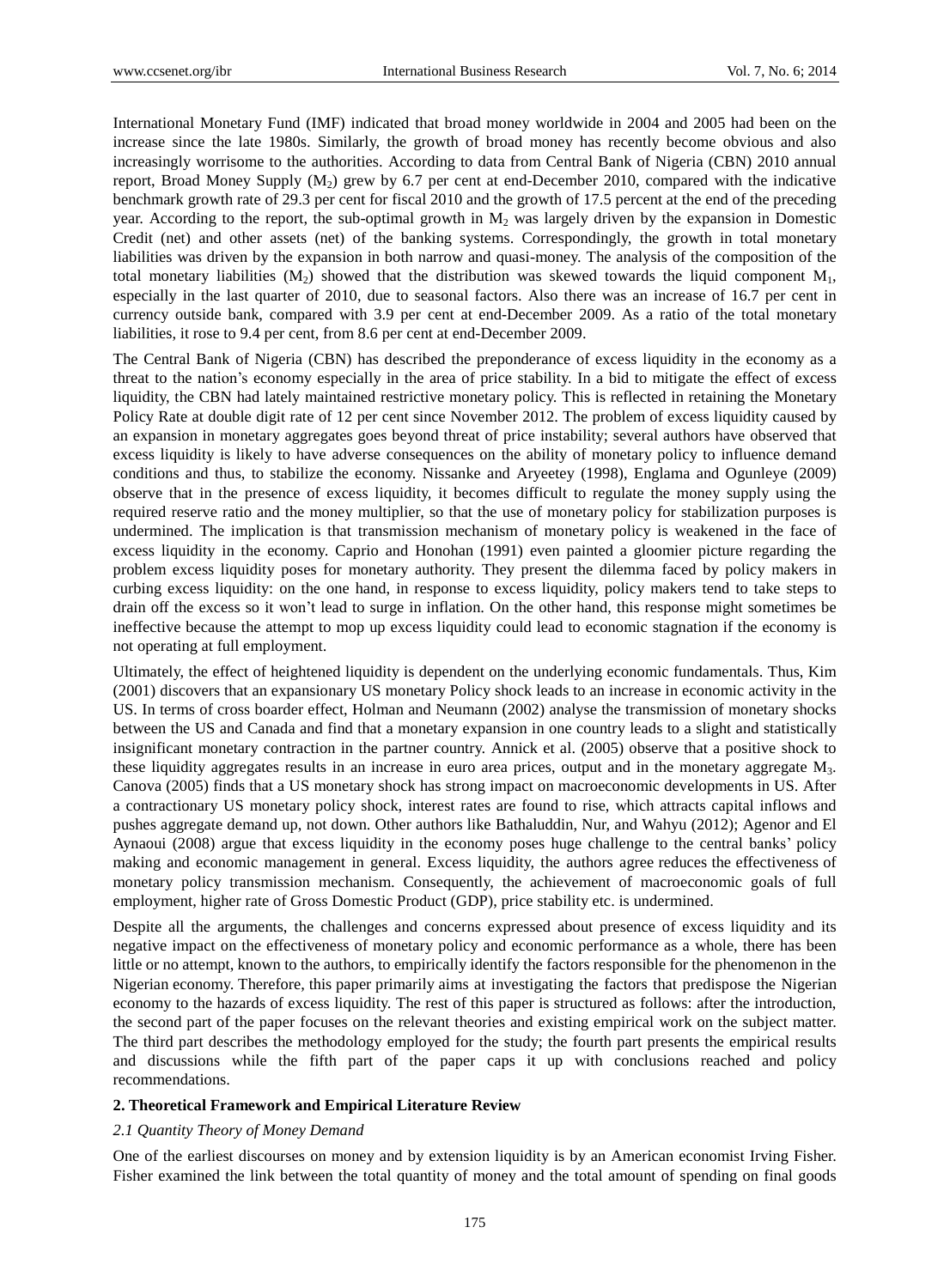and services produced in the economy. He believed that velocity is determined by the institutions in an economy that affect the way individuals conduct transactions. He thought the institutional and technological features of the economy would affect velocity only slowly over time, so velocity would normally be reasonably constant in the short run. From Fisher's Transactions Equations of Exchange (Quantity Theory of Money Demand), a long-run equilibrium is assumed in which actual real money balances  $(M/P_a^*)$  are equal to desired real money balances  $(M/P_d^*)$  i.e.,

$$
M/P_a^* = M/P_d^{*1/3}
$$

Through the injection of additional money the long-run equilibrium is disturbed. The actual money balances now exceed the desired real money balances, i.e.,

$$
M/P_a^* > M/P_d^{*2/3}
$$

In the situation above, economic subjects actually hold more real balances than desired; this situation gives rise to Excess Liquidity in the economy.

#### *2.2 The Mundell-Fleming Framework*

The Mundell-Fleming model posits that an increase in money supply (expansionary monetary policy shock) reduces the local interest rate forcing it to go below the global interest rate. This consequently, triggers depreciation in the value of home currency through the resulting capital outflows to other countries of the world. Thus, global spending, as a result is directed towards domestic goods and domestic output increases—what Ruffer and Stracca (2006) refer to as Expenditure-switching effect. From the Mundell-Fleming (MF) model, the impact of monetary policy is of the "beggar-thy-neighbor" type. That is, raising domestic output at the expense of foreign output.

## *2.3 The New Open Economy Models*

The New Open Economy models are sharp contrast to Mundell-Fleming (MF) model. According to the models, the basic MF result may be overturned and expansionary monetary policy increases output both at home and abroad. Thus the impact of monetary policy is no longer of the "beggar-thy-neighbor" type but "prosper-thy-neighbor". As in the MF model, the home currency depreciates as a result of the monetary expansion, which leads to a demand shift away from foreign goods. However, this intra-temporal effect may be overturned by the inter-temporal effect as initially sticky prices are expected to increase in the following period, thereby reducing the real rate of interest on foreign assets. As current period goods thus become cheaper relative to future goods, demand—both for foreign and domestic goods—is at the same time shifted towards the present (inter-temporal switching effect). If this inter-temporal aspect, which is completely absent in the MF framework, prevails a domestic monetary expansion raises foreign output.

## *2.4 Empirical Findings*

Saxegaard (2006) in a paper titled, "Excess Liquidity and Effectiveness of Monetary Policy: Evidence from Sub-Saharan Africa", examined the pattern of excess liquidity in sub-Saharan Africa and its consequences for the effectiveness of monetary policy. The findings reveal that excess liquidity weakens the monetary policy transmission mechanism and thus the ability of monetary authorities to influence demand conditions in the economy. Also in the same line of argument, Englama and Ogunleye (2009) find that excess liquidity is detrimental to real output and also that shocks to excess liquidity depreciates the real effective exchange rate and reduces interest rate in the domestic economy. The implication of this according to the authors is that speculators always immediately react to shocks to excess liquidity taking advantage of excess monetary expansion for speculative activities which further depreciates exchange rate in the economy. Other authors that argue in line of challenges posed by excess liquidity in the economy include Nissanke and Aryeety (1998), Caprio and Honohan (1991), Bathaluddin et al. (2012) and Agenor and Karim (2008). Agenor and El Aynaoui (2008) for instance argue that excess liquidity in the economy poses huge challenge to the central banks' policy making and the economy in general. Excess liquidity, the authors agree reduces the effectiveness of monetary policy transmission mechanism. Thus, the achievement of macroeconomic goals of full employment, higher rate of Gross Domestic Product (GDP), price stability etc. is undermined.

On the other hand, however, Kim (2001) finds that an expansionary US monetary Policy shock leads to an increase in activity in the US. Holman and Neumann (2002) analyse the transmission of monetary shocks between the US and Canada and found that a monetary expansion in one country leads to a slight and statistically insignificant monetary contraction in the partner country. Annick et al. (2005) discover that a positive shock to these liquidity aggregates results in an increase in euro area prices, output and in the monetary aggregate M3. Canova (2005) finds that a US monetary shock has strong impact on macroeconomic developments in US. Thus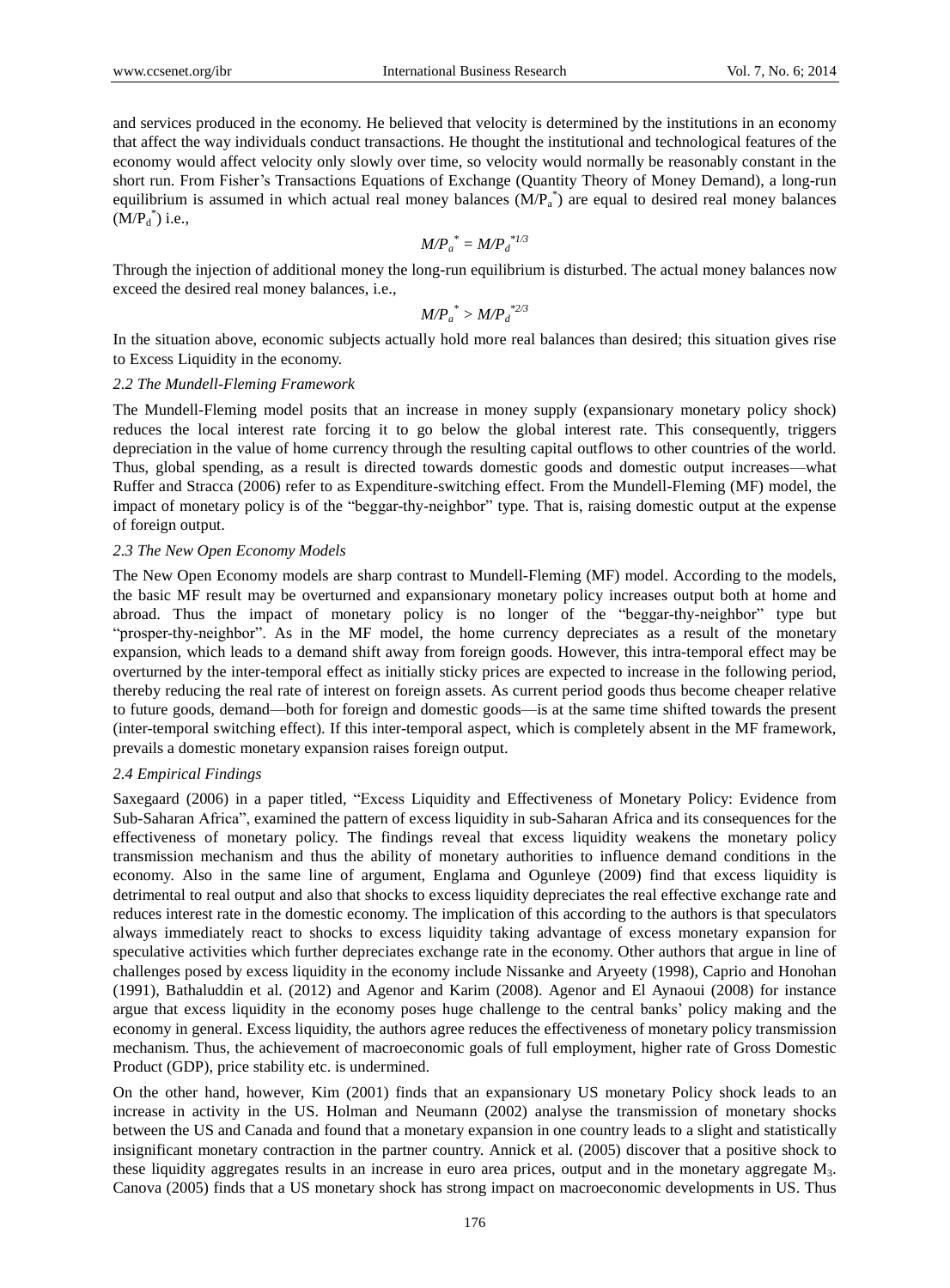after a contractionary US monetary policy shock, interest rates are found to rise, which attracts capital inflows and pushes aggregate demand up, not down.

On the sources of excess liquidity, Gray (2006) identifies three main sources of surplus liquidity in an economy. These sources include; Foreign exchange reserves build—asset is net Foreign Exchange reserves, Monetary financing—asset is lending to government, Bank rescue—asset is Lending of Last Resort credit, and—and possibly—ultimately a loss (i.e., a reduction in the liability item ‗capital and reserves') and/or directed lending.

Bathaluddin, Nur and Wahyu (2012) identify Lag of Excess Liquidity, Lag of Money Supply and Banking systems' excess liquidity as other sources of excess liquidity in the economy. In their argument, on inflationary context, involuntary excess liquidity will be released promptly when the aggregate demand side of the banking system grows stronger.

In a work titled, "The Excess Liquidity of the Open Economy and its Management", TU et al. (2012) identify main causes of Excess Liquidity in the developing countries to include the following; Financial System, Loose monetary policies, Financial innovation, Petrodollar, East Asia Dollar, US Dollar hegemony, Over capacity, Trade supply, Savings supply, Surge of foreign exchange reserves. This study attempts to ascertain if these factors hold true in Nigerian case.

# **3. Methodology**

Following the previous work by Joao and Andrea (2006), Englama and Ogunleye (2009), the study utilizes the Vector Autoregression (VAR) for empirical analysis of the data. These authors highlighted several advantages in relying on VAR methodology for the analysis of variables that could determine preponderance of Excess Liquidity in the economy.

# *3.1 Model Specification*

We start by specifying a simple unrestricted VAR model. In matrix form, the VAR model is

$$
Y_t = A_0 + A_1 Y_{t-1} + e_t^{3/3}
$$

Where *Y* is a vector of variables and *A* is a matrix of polynomials in the lag operator and  $e_t$  is a vector of random errors.

## *3.2 Data for the Study*

The data used for this study include the annual value of excess liquidity as computed by the authors (we calculated Excess Liquidity as the ratio of Broad Money Supply to Nominal Gross Domestic Product). This follows the work of Ruffer and Stracca (2006) and also adopted by Englama and Ogunleye (2009). Other variables include; annual Money Supply, annual value of federal government deficit finance, banking system's credit to the private sector, annual value of foreign exchange monetization and Central Bank of Nigeria's Monetary Policy Rate (MPR) between the periods of 1985 and 2011.

## 3.2.1 Transformation of Data

To get a better result of fitting and make the variables in the same order of magnitude, we make appropriate transformations to Money Supply, Deficit finance, Credit to the economy and foreign assets. We proceed by generating the growth rates of Money Supply, federal government deficit finance, banking system's credit to the economy and Central Bank of Nigeria (CBN)'s monetization of foreign assets. The essence is to make all the variables appear in same unit for ease of analysis.

## *3.3 Estimation Procedure*

We begin by examining the properties of the data, such as stationarity. This is to ascertain the time series properties of all the variables to avoid spurious regression, which arises as a result of the regression of two or more non-stationary time series data.

## **4. Empirical Results and Discussion**

## *4.1 Unit Root Tests*

Unit root tests which examine the integration properties of the variables are necessary before estimating the VAR equation(s). In our study, the Augmented Dicker-Fuller (ADF) tests are used to investigate the order of integration of the variables. Results of the tests are presented in Table 1.

The results of the Augmented Dickey-Fuller (ADF) unit root test (Table 1) show that all the variables were stationary at level (integrated of order zero) except Monetary Policy Rate (MPR) which are integrated at first difference (integrated of order one). Given the Unit root properties of the variables, we proceed to VAR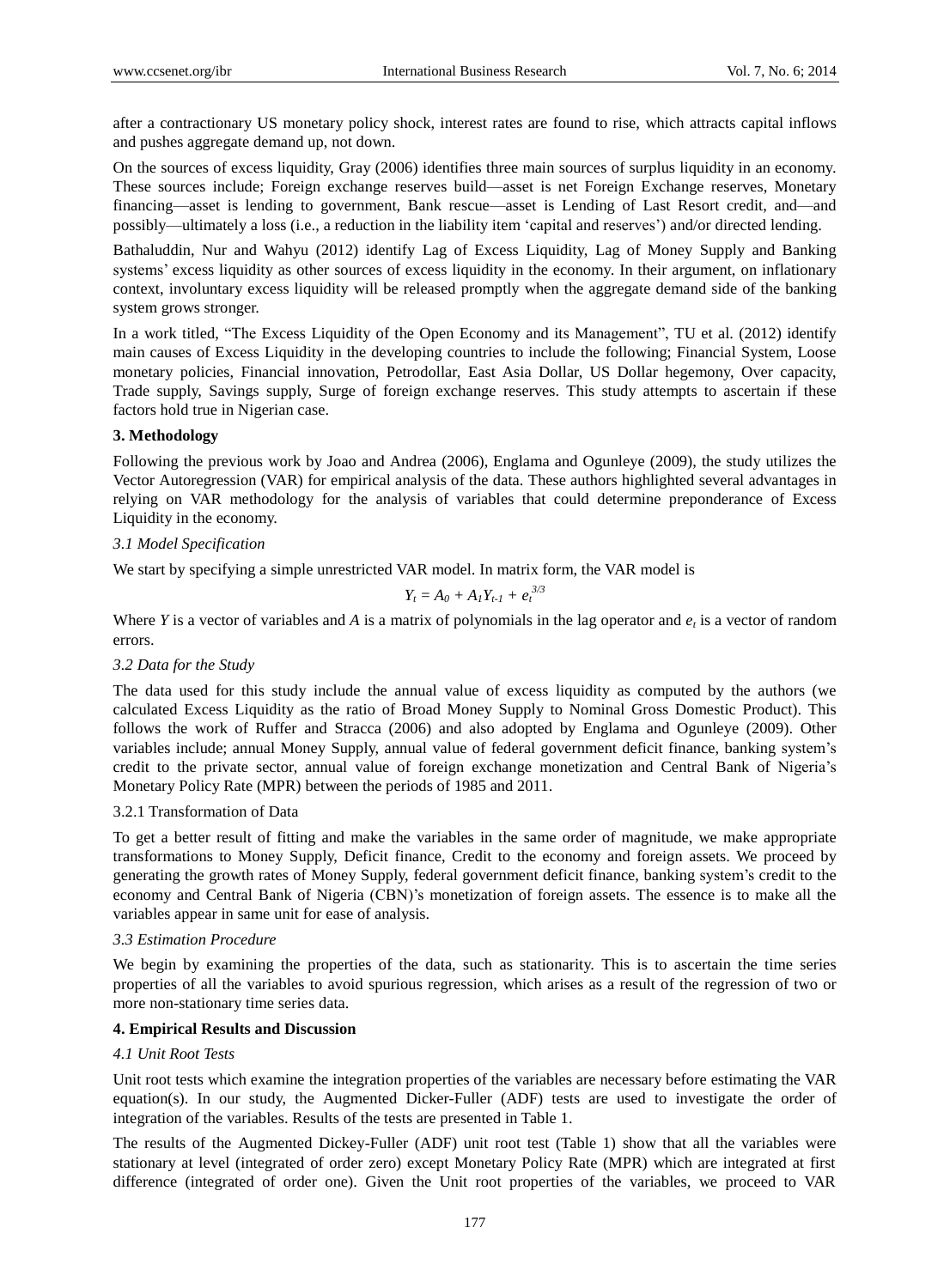estimation using the order of integration of the variables Chuku (2010). That is, VAR estimation of Monetary Policy Rate (MPR) at order one and Excess Liquidity (EXCL), Money Supply (MS), Deficit Finance (DEF), Credit to the economy (CRE) and Foreign Exchange Monetization (FRM) at order zero.

| Variables  | ADF-statistic | Order of Integration |
|------------|---------------|----------------------|
| EXCL       | $-4.694726$   | 1(0)                 |
| MS         | $-3.875168$   | 1(0)                 |
| <b>DEF</b> | $-4.472955$   | 1(0)                 |
| <b>CRE</b> | $-5.082624$   | 1(0)                 |
| <b>FRM</b> | $-5.946531$   | 1(0)                 |
| <b>MPR</b> | $-5.450499$   | 1(1)                 |

## Table 1. ADF unit root test results

*Note.* EXCL=Excess Liquidity; MS=Money Supply; DEF=Deficit Finance; CRE=Credit to the Economy; FRM=Foreign Reserve Monetization; MPR=Monetary Policy Rate.

#### Table 2. Vector autoregression estimates

Vector Autoregression Estimates

Date: 06/04/13 Time: 12:22

Sample (adjusted): 1987 2011

Included observations: 25 after adjustments

Standard errors in ( ) & t-statistics in [ ]

|              | <b>EXCL</b>  | MS           | <b>DEF</b>   | <b>CRE</b>   | <b>FRM</b>   | D(MPR)       |
|--------------|--------------|--------------|--------------|--------------|--------------|--------------|
| $EXCL(-1)$   | 0.783564     | $-0.928089$  | 0.776707     | $-2.450099$  | $-2.583539$  | 0.056865     |
|              | (0.13746)    | (0.50062)    | (1.41843)    | (0.97527)    | (2.49152)    | (0.14607)    |
|              | [5.70046]    | $[-1.85387]$ | [0.54758]    | $[-2.51222]$ | $[-1.03693]$ | [0.38930]    |
|              |              |              |              |              |              |              |
| $MS(-1)$     | 0.116359     | 0.171495     | 0.067883     | 0.858580     | 0.560529     | $-0.052538$  |
|              | (0.05656)    | (0.20600)    | (0.58367)    | (0.40131)    | (1.02523)    | (0.06011)    |
|              | [3.05721]    | [0.83250]    | [0.11630]    | [2.13943]    | [0.54673]    | $[-0.87410]$ |
|              |              |              |              |              |              |              |
| $DEF(-1)$    | $-0.004542$  | 0.160795     | 0.068660     | 0.051330     | 0.575465     | 0.004641     |
|              | (0.02470)    | (0.08996)    | (0.25489)    | (0.17525)    | (0.44772)    | (0.02625)    |
|              | $[-0.18389]$ | [1.78741]    | [0.26938]    | [0.29289]    | [1.28534]    | [0.17682]    |
|              |              |              |              |              |              |              |
| $CRE(-1)$    | 0.023509     | $-0.000274$  | $-0.607635$  | $-0.300148$  | $-0.869274$  | $-0.013100$  |
|              | (0.02891)    | (0.10530)    | (0.29835)    | (0.20514)    | (0.52406)    | (0.03072)    |
|              | [0.81312]    | $[-0.00260]$ | $[-2.03666]$ | $[-1.46316]$ | $[-1.65873]$ | $[-0.42637]$ |
|              |              |              |              |              |              |              |
| $FRM(-1)$    | 0.008603     | $-0.035002$  | $-0.098516$  | $-0.044594$  | $-0.296808$  | $-0.000434$  |
|              | (0.01264)    | (0.04602)    | (0.13039)    | (0.08965)    | (0.22903)    | (0.01343)    |
|              | [2.68088]    | $[-0.76059]$ | $[-0.75557]$ | $[-0.49742]$ | $[-1.29594]$ | $[-0.03235]$ |
|              |              |              |              |              |              |              |
| $D(MPR(-1))$ | 0.345379     | 0.125157     | 1.017970     | $-1.497485$  | $-11.40030$  | $-0.335102$  |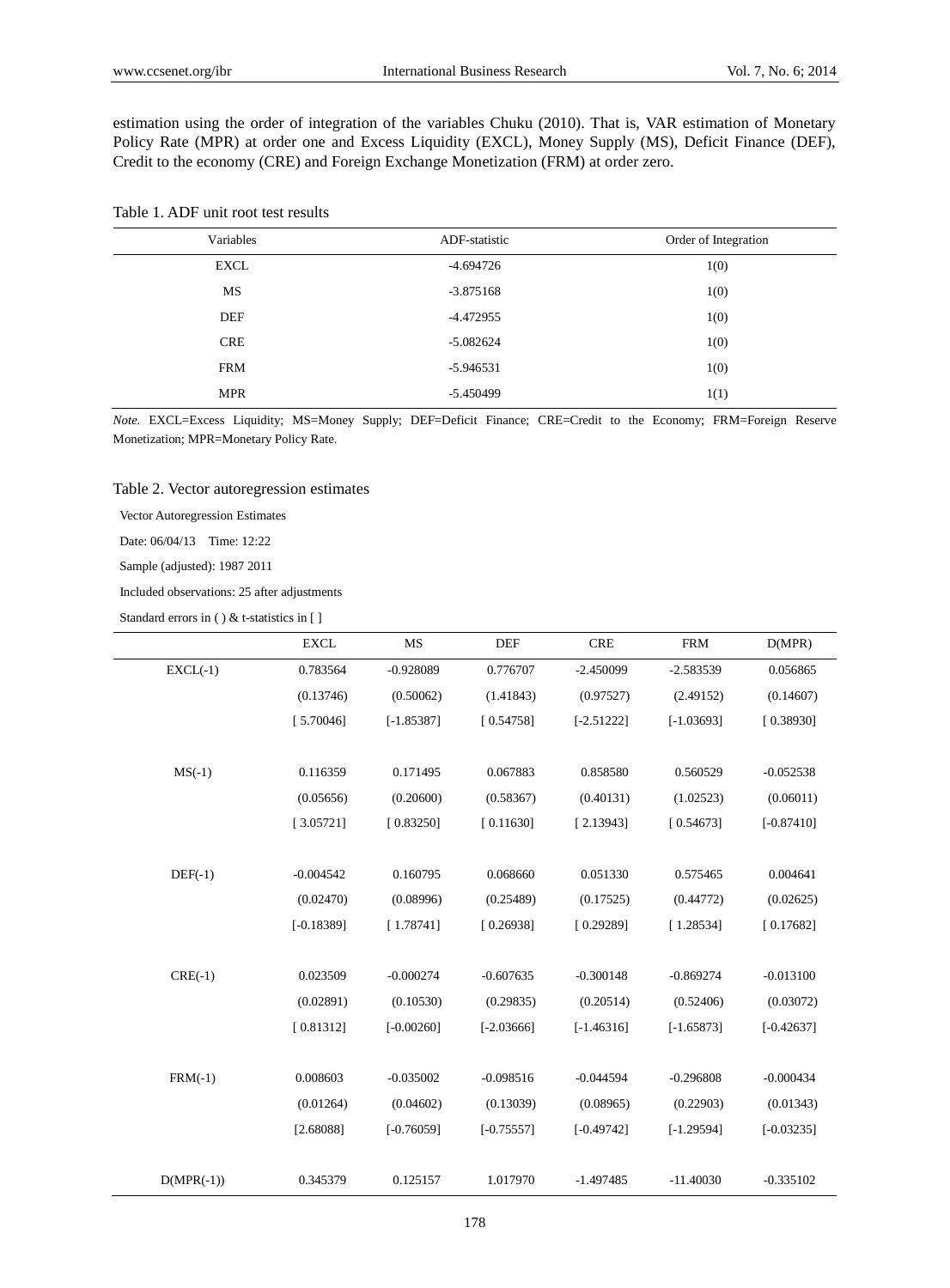|                                         | (0.22573)   | (0.82213)   | (2.32938)   | (1.60161)    | (4.09163)    | (0.23988)    |  |
|-----------------------------------------|-------------|-------------|-------------|--------------|--------------|--------------|--|
|                                         | [1.53003]   | [0.15223]   | [0.43701]   | $[-0.93499]$ | $[-2.78625]$ | $[-1.39697]$ |  |
|                                         |             |             |             |              |              |              |  |
| $\mathcal{C}$                           | 1.482940    | 42.60581    | 28.22686    | 74.87131     | 111.2394     | 0.503174     |  |
|                                         | (3.87454)   | (14.1113)   | (39.9819)   | (27.4904)    | (70.2297)    | (4.11732)    |  |
|                                         | [0.38274]   | [3.01927]   | [0.70599]   | [2.72354]    | [1.58394]    | [0.12221]    |  |
| R-squared                               | 0.704957    | 0.277747    | 0.277392    | 0.392003     | 0.388302     | 0.175792     |  |
| Adj. R-squared                          | 0.606610    | 0.036997    | 0.036523    | 0.189337     | 0.184403     | $-0.098944$  |  |
| Sum sq. resids                          | 308.0001    | 4085.487    | 32797.24    | 15505.05     | 101193.2     | 347.8077     |  |
| S.E. equation                           | 4.136559    | 15.06557    | 42.68570    | 29.34947     | 74.97895     | 4.395754     |  |
| F-statistic                             | 7.168025    | 1.153672    | 1.151629    | 1.934236     | 1.904380     | 0.639859     |  |
| Log likelihood                          | $-66.86377$ | $-99.17747$ | $-125.2138$ | $-115.8490$  | $-139.2973$  | $-68.38314$  |  |
| Akaike AIC                              | 5.909101    | 8.494197    | 10.57710    | 9.827922     | 11.70379     | 6.030651     |  |
| Schwarz SC                              | 6.250387    | 8.835483    | 10.91839    | 10.16921     | 12.04507     | 6.371936     |  |
| Mean dependent                          | 23.36400    | 28.49230    | 25.81145    | 31.50681     | 42.39100     | 0.080000     |  |
| S.D. dependent                          | 6.595193    | 15.35224    | 43.48722    | 32.59720     | 83.02357     | 4.193201     |  |
| Determinant resid covariance (dof adj.) |             | $2.00E+14$  |             |              |              |              |  |
| Determinant resid covariance            |             | $2.79E+13$  |             |              |              |              |  |
| Log likelihood                          |             | $-599.8468$ |             |              |              |              |  |
| Akaike information criterion            |             | 51.34774    |             |              |              |              |  |
| Schwarz criterion                       |             | 53.39545    |             |              |              |              |  |

## *4.2 Analysis of VAR Estimates*

From the table 2 above, let us consider the Excess Liquidity (EXCL) regression which is our main focus in this study. Looking down the EXCL VAR equation; we find that individually lagged values of Excess Liquidity, Money Supply and Monetization of foreign assets are statistically significantly related to Excess liquidity. Again, there exists a positive relationship between Excess liquidity and lagged values of the other variables included in the VAR equation except Deficit finance which showed a negative relationship.

For Money Supply, the VAR equation shows that Money supply is positively related to the lagged values of Money supply, Deficit finance and Monetary Policy Rate but negatively related to the lagged values of Excess Liquidity, Banking system credit to the economy and Foreign Exchange monetization. However, all the variables show an insignificant relationship with Money supply.

There exist a negative and significant relationship between Deficit finance and lagged value of banking system's credit to the private sector. However, the results reveal an insignificant relationship between Deficit finance and all other variables in the study. Banking system's credit to the economy is significantly related to lag values of excess liquidity and money supply but insignificantly related to the other variables of study. Finally, from the equation foreign exchange monetization and Monetary Policy Rate show insignificant relationship with the lagged values of the other variables included in the equation.

As pointed out earlier in the study, Vector autoregression gives us the relationship between a variable and its lagged values as well as the lagged values of other variables included in the equation. It is viewed as reduced form equations in which each endogenous variable is a function of its own past values and the past values of other endogenous variables in the system. It is worth mentioning here that these models do not allow one to make statements about causal relationships between variables. Even though, after estimation of the models, one can see which coefficients are significant and which ones are statistically insignificant. Thus, on its own, it is not enough for policy making purposes until the variables are further expressed in their Granger causality to ascertain the direction of influence, as well as impulse response and variance decomposition level to show the contribution a shock or innovation in each variable makes to changes in other variables.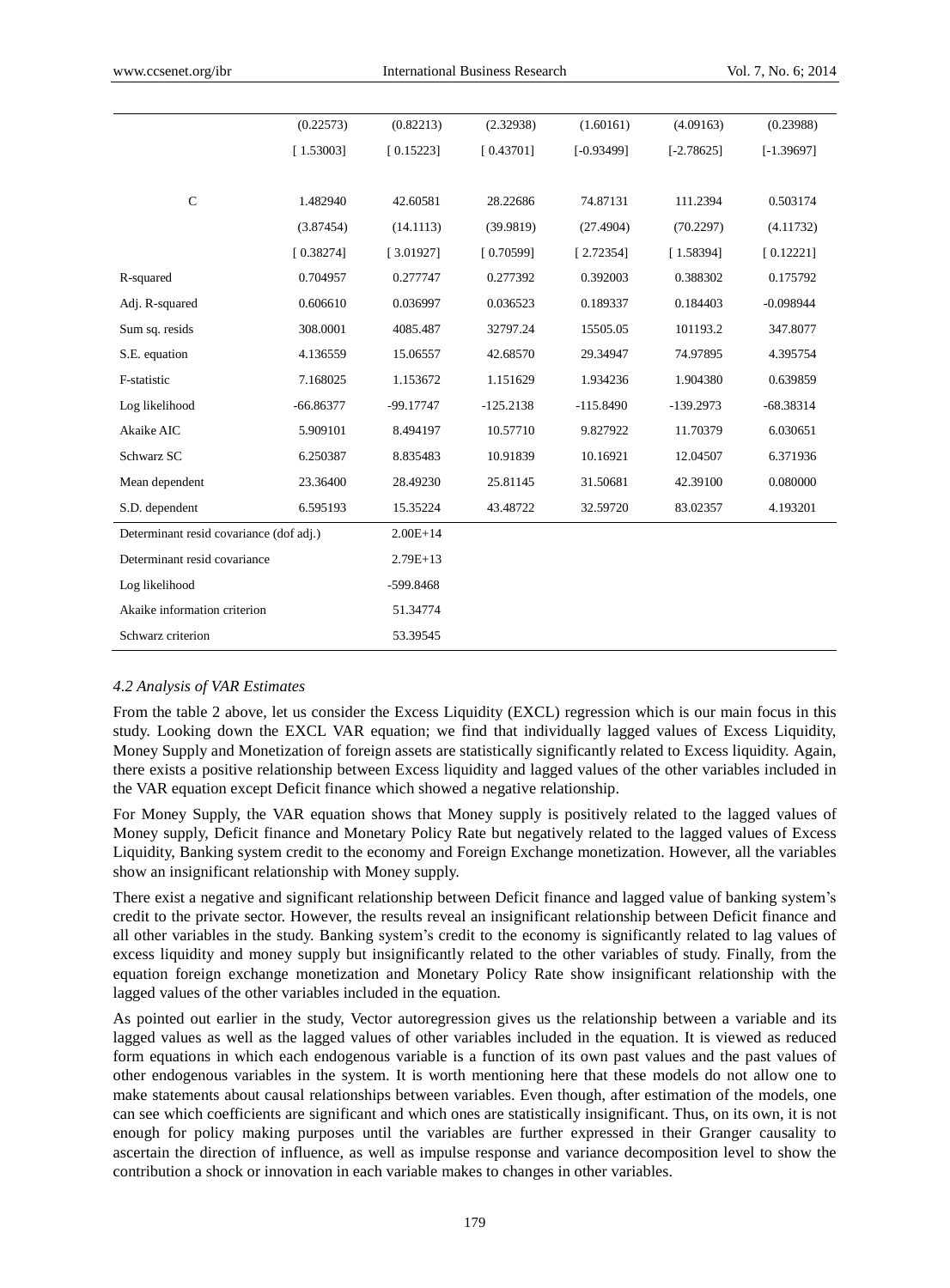Therefore, we present below the Granger causality, impulse response analysis as well as the variance decomposition of our Vector autoregression equation with special emphasis on relationship between Excess Liquidity as a dependent variable on other variables in the study.

Table 3. Pairwise granger causality tests

| Pairwise Granger Causality Tests       |     |             |        |
|----------------------------------------|-----|-------------|--------|
| Date: 06/12/13<br>Time: 09:36          |     |             |        |
| Sample: 1985 2011                      |     |             |        |
| Lags: $1$                              |     |             |        |
| Null Hypothesis:                       | Obs | F-Statistic | Prob.  |
| MS does not Granger Cause EXCL         | 26  | 4.83027     | 0.0383 |
| <b>EXCL</b> does not Granger Cause MS  |     | 3.45128     | 0.0761 |
| DEF does not Granger Cause EXCL        | 26  | 0.25560     | 0.6180 |
| <b>EXCL</b> does not Granger Cause DEF |     | 1.64547     | 0.2124 |
| CRE does not Granger Cause EXCL        | 26  | 1.37855     | 0.2524 |
| <b>EXCL</b> does not Granger Cause CRE |     | 5.61659     | 0.0266 |
| FRM does not Granger Cause EXCL        | 26  | 3.40164     | 0.0425 |
| <b>EXCL</b> does not Granger Cause FRM |     | 0.04485     | 0.8341 |
| D(MPR) does not Granger Cause EXCL     | 25  | 1.34381     | 0.2588 |
| EXCL does not Granger Cause D(MPR)     |     | 0.47600     | 0.4975 |

#### *4.3 Analysis of Pairwise Granger Causality Test*

Granger causality test is about direction of influence between variables. It is a test of whether one time series contributes to the prediction of another time series. The test is based on comparing the mean squared error of the model with and without the variable on the right hand side. In Granger causality test, the null hypothesis is that there is no ‗causality' between two variables. Thus, we try to establish causality priori, superior or inferior between variables (depending on the direction of influence). The decision rule here is that the null hypothesis is rejected if the probability value of the F-statistic given in the Pair-wise Granger Causality Tests result is less than 0.05 (our preferred level of significance), otherwise, we do not reject the null hypothesis.

The Granger causality estimation test result in Table 3 on the direction of causality reveals that the null hypothesis that Money Supply does not Granger Cause Excess Liquidity is rejected at 5% level of significance; thus, the alternative hypothesis that Money Supply Granger Causes Excess Liquidity is accepted at 5% level of significance. Again, the direction of influence stems from Monetization of Foreign Exchange to Excess Liquidity. We therefore reject the null hypothesis that Monetization of Foreign Exchange does no Granger Cause Excess Liquidity. The implication of this is that of all the variables examined in the study, Money Supply and Foreign exchange monetization are leading causes of excess liquidity in Nigerian economy.

Next, we proceed to Impulse Response and Variance Decomposition Tests. The Impulse Response Function (IRF) is a shock to a VAR system. Impulse responses identify the responsiveness of the dependent variables (endogenous variables) in the VAR when a shock is applied to the residuals of the variables in the VAR equation. A unit standard deviation shock is applied to each variable and the effect is observed in the VAR system. The idea is that a change (shock) in the residuals of any of the variables will bring about a change in the other variables in the VAR model.

Thus, we introduce a shock to the innovations or residuals that is on the residuals of all the variables in our VAR model to see how it affects our dependent variable (Excess liquidity) in the VAR model. Again, in calculating Impulse responses, the ordering of the variables is important; many methods are given for ordering. Hence, we have chosen Cholesky dot adjusted as given in Eviews 7 and the results are presented below.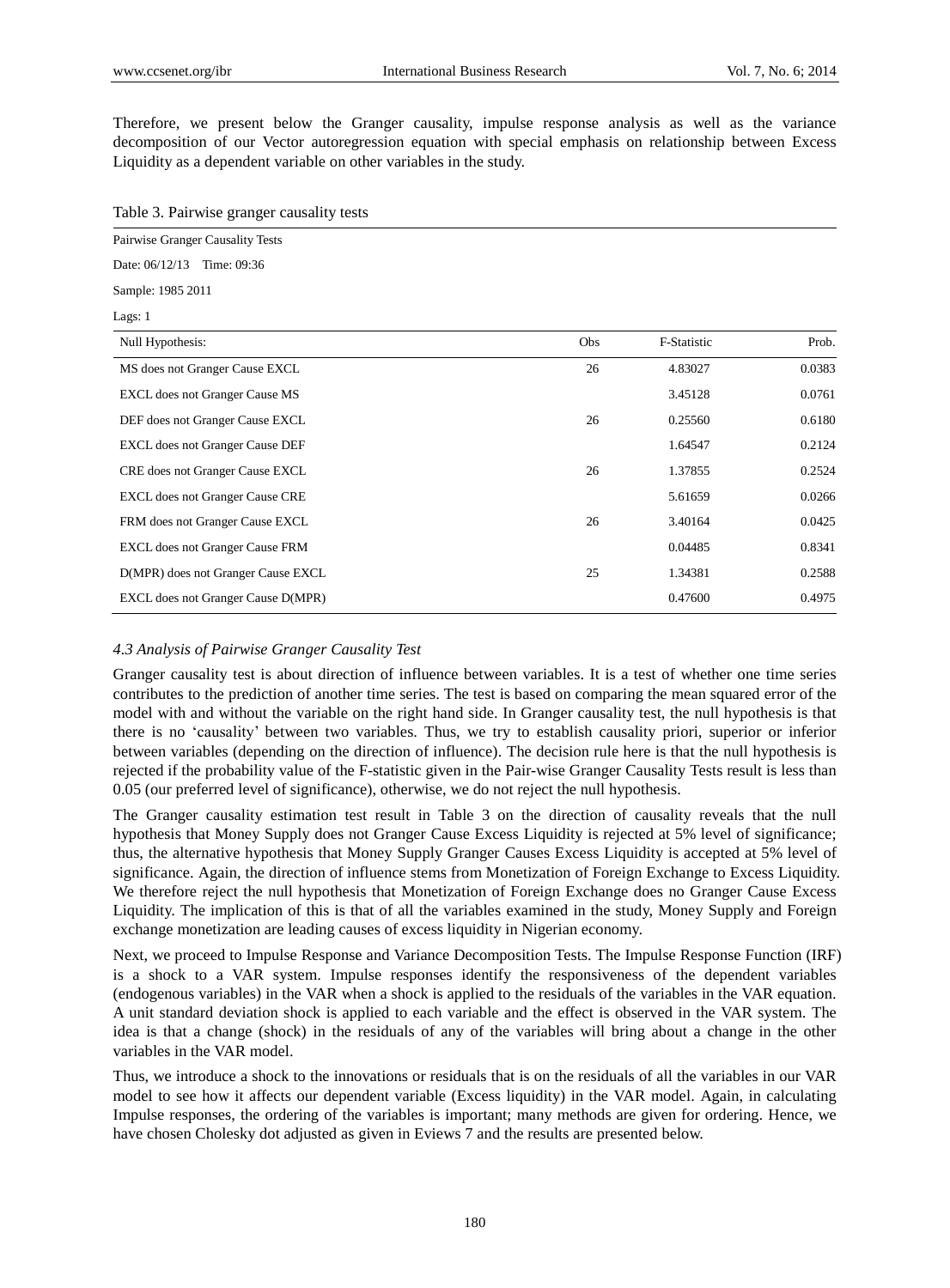| Period           | <b>EXCL</b> | MS        | <b>DEF</b> | <b>CRE</b> | <b>FRM</b>  | D(MPR)    |
|------------------|-------------|-----------|------------|------------|-------------|-----------|
| 1                | 3.509986    | 0.000000  | 0.000000   | 0.000000   | 0.000000    | 0.000000  |
|                  | (0.49639)   | (0.00000) | (0.00000)  | (0.00000)  | (0.00000)   | (0.00000) |
| $\boldsymbol{2}$ | 3.331036    | 1.583748  | 0.256608   | 0.552879   | $-0.787079$ | 1.147097  |
|                  | (0.78331)   | (0.67579) | (0.67007)  | (0.65495)  | (0.58735)   | (0.65652) |
| 3                | 2.223255    | 1.429843  | 0.254660   | 0.446675   | $-0.666828$ | 0.756266  |
|                  | (0.91865)   | (0.82957) | (0.81015)  | (0.61589)  | (0.65110)   | (0.71606) |
| $\overline{4}$   | 1.347400    | 0.934117  | 0.365882   | 0.116417   | $-0.557730$ | 0.649146  |
|                  | (0.98964)   | (0.71644) | (0.67837)  | (0.45643)  | (0.47687)   | (0.53325) |
| 5                | 0.820443    | 0.457092  | 0.265893   | 0.055781   | $-0.350121$ | 0.446997  |
|                  | (0.94685)   | (0.52889) | (0.44679)  | (0.30942)  | (0.34214)   | (0.40651) |
| 6                | 0.571362    | 0.262212  | 0.114192   | 0.027768   | $-0.203956$ | 0.262558  |
|                  | (0.81806)   | (0.40007) | (0.25081)  | (0.18284)  | (0.26464)   | (0.32739) |
| $\tau$           | 0.415401    | 0.195086  | 0.055210   | 0.046978   | $-0.131947$ | 0.177976  |
|                  | (0.65951)   | (0.31959) | (0.16018)  | (0.11404)  | (0.21734)   | (0.27024) |
| 8                | 0.294781    | 0.156415  | 0.037698   | 0.034104   | $-0.093395$ | 0.115329  |
|                  | (0.51540)   | (0.25098) | (0.12723)  | (0.07677)  | (0.17717)   | (0.22061) |
| 9                | 0.198297    | 0.112737  | 0.035602   | 0.023771   | $-0.069266$ | 0.087461  |
|                  | (0.40074)   | (0.19413) | (0.10356)  | (0.05748)  | (0.13783)   | (0.17321) |
| 10               | 0.131352    | 0.073365  | 0.026905   | 0.012379   | $-0.047505$ | 0.058373  |
|                  | (0.31118)   | (0.14939) | (0.07712)  | (0.04250)  | (0.10443)   | (0.13261) |

Table 4. Response of EXCL to One S.D. Innovations

Ordering: EXCL MS DEF CRE FRM D (MPR).

#### *4.4 Analysis of Impulse Response Estimates*

The Table 4, above shows response of Excess liquidity to One Standard Deviation innovations in the other variables included in the study over the long run period (10 years). The ordering of the variables is as shown in the table.

The Impulse Response test results show that response of Excess Liquidity (EXCL) to the innovations in the other variables over the 10 year period is positive except Foreign Reserves monetization. The test results show that the responsiveness of Excess liquidity to own shock is a positive 3.51% in the first year period, 3.33% in the second year, and 2.22% in the third year. In the sixth year, the responsiveness of Excess liquidity to its own shock reduces but still positive 0.57% and 0.13% in the tenth period. The response of Excess Liquidity to the shocks emanating from other variables (Money Supply, Deficit finance, Credit to the economy, Foreign Reserve Monetization, Monetary Policy Rate) became obvious in the second period and is 1.58%, 0.25%, 0.55%, -0.79% and 1.14% respectively. With respect to Money Supply, the response of Excess Liquidity to the shocks remained positive throughout the period, from positive 1.43% in the third period to positive 0.11% in the tenth period. Also, the response of Excess Liquidity to the shocks emanating from Deficit Finance, Credit to the economy and Monetary Policy Rate remained positive through the entire periods, from positive 0.25%, 0.45% and 0.76% in the third period to 0.03%, 0.01% and 0.06% respectively in the tenth period. On the other hand, Excess Liquidity responds negatively to the shocks emanating from Foreign exchange monetization. From the test results above, they show that the responsiveness of Excess liquidity to shock from Foreign Exchange Monetisation is a negative 0.79% in the second year, and negative 0.67% in the third year. In the sixth year, the responsiveness of Excess liquidity to shock in Foreign exchange monetization is negative 0.20% and 0.05% in the tenth period.

Having looked at the Impulse Response, we proceed to Variance Decomposition test. A variance decomposition or forecast error variance decomposition is used to aid in the interpretation of a vector autoregression (VAR) model once it has been fitted. The variance decomposition indicates the amount of information each variable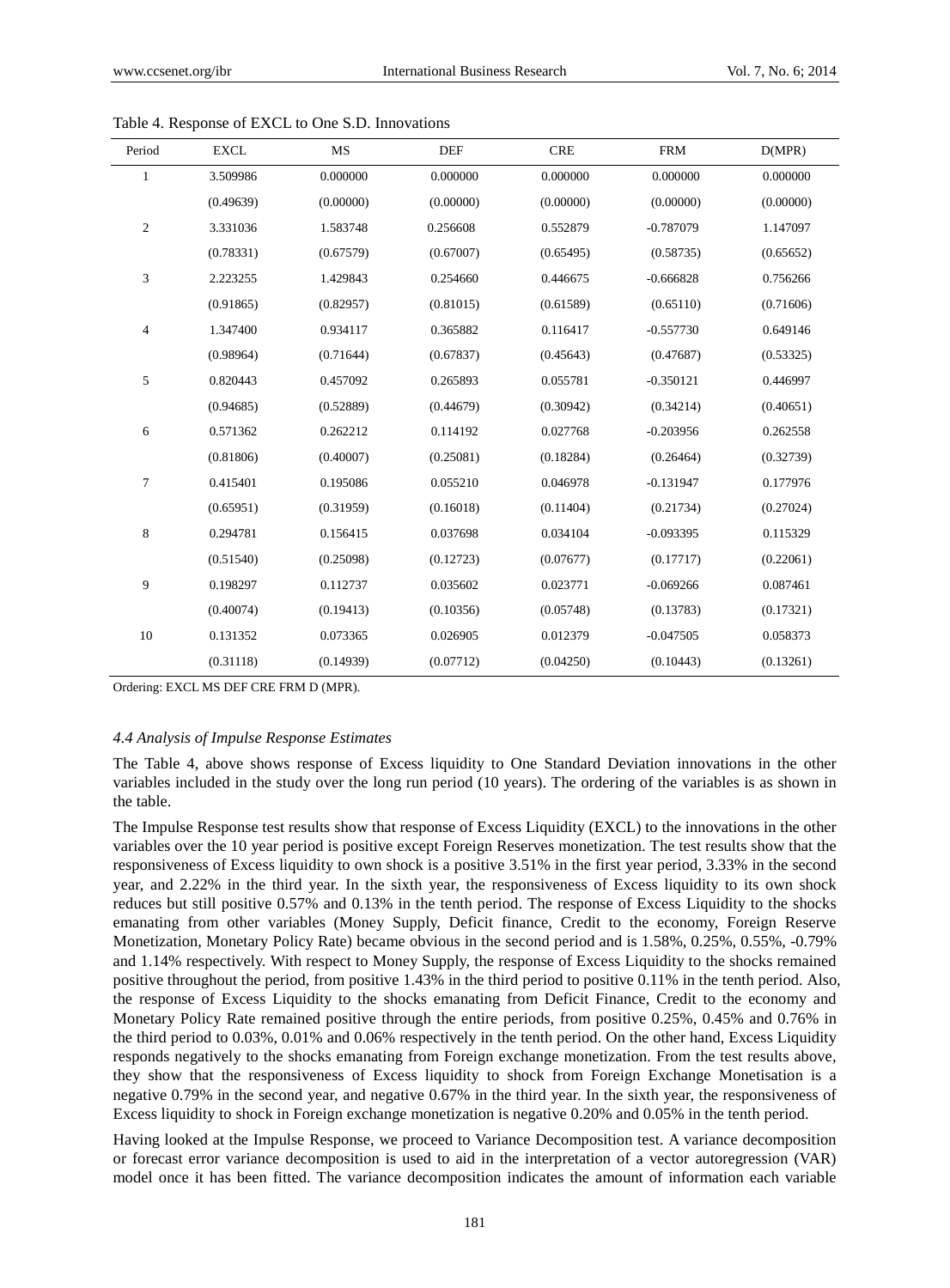contributes to the other variables in the autoregression. It determines how much of the forecast error variance of each of the variables can be explained by exogenous shocks to the other variables. Thus, while impulse response functions trace the effects of a shock to one endogenous variable on to the other variables in the VAR, variance decomposition separates the variation in an endogenous variable into the component shocks to the VAR.

| Period | S.E.     | <b>EXCL</b> | <b>MS</b> | <b>DEF</b> | <b>CRE</b> | <b>FRM</b> | D(MPR)   |
|--------|----------|-------------|-----------|------------|------------|------------|----------|
|        | 3.509986 | 100.0000    | 0.000000  | 0.000000   | 0.000000   | 0.000000   | 0.000000 |
| 2      | 5.313277 | 82.94385    | 8.884795  | 0.233246   | 1.082767   | 2.194381   | 4.660964 |
| 3      | 6.041456 | 77.69670    | 12.47345  | 0.358088   | 1.384123   | 2.915553   | 5.172089 |
| 4      | 6.329860 | 75.30900    | 13.54048  | 0.660314   | 1.294694   | 3.432279   | 5.763231 |
| 5      | 6.430038 | 74.60876    | 13.62719  | 0.810896   | 1.262192   | 3.622654   | 6.068313 |
| 6      | 6.470313 | 74.46262    | 13.62230  | 0.831980   | 1.248369   | 3.677058   | 6.157668 |
| 7      | 6.490755 | 74.40391    | 13.62697  | 0.833983   | 1.245757   | 3.695258   | 6.194127 |
| 8      | 6.501221 | 74.37014    | 13.64102  | 0.834663   | 1.244501   | 3.704007   | 6.205670 |
| 9      | 6.506319 | 74.34653    | 13.64967  | 0.836349   | 1.243886   | 3.709539   | 6.214019 |
| 10     | 6.508561 | 74.33606    | 13.65298  | 0.837482   | 1.243391   | 3.712311   | 6.217783 |

Ordering: EXCL MS DEF CRE FRM D (MPR).

#### *4.5 Analysis of Variance Decomposition Estimates*

Table 5 above presents the empirical results of the variance decomposition of the variables in the VAR system for a ten year period into the future as with the impulse response function. As pointed out before, the variance decomposition helps to determine the total proportion of forecast error attributed to own innovation and to innovation in the other variables included in the model.

A cursory look at the Table 5 above indicates that Excess liquidity own innovation represents the dominant source of variation in the forecast error of the variable. In the variance decomposition test results, Excess liquidity accounts for 100% variation in own shock in the first year period. In the second period, 82.9% of the variation is accounted for by Excess liquidity, while Money supply, Government Deficit finance, Banking system credit to the economy, Monetization of foreign exchange and Monetary policy rate account for 8.9%, 0.2%, 1.1%, 2.2% and 4.7% in that order. In the fifth year period, Excess liquidity accounts for 74.6% variation in own shock, while 13.6%, 0.8%, 1.3%, 3.6% and 6.2% were accounted for by Money supply, Government Deficit finance, Banking system credit to the economy, Monetization of foreign exchange and Monetary policy rate respectively. The variation remains fairly constant up until the tenth year period at 74.3% for Excess liquidity and 13.7%, 0.8%, 1.2%, 3.7% and 6.2% for the other variables (Money supply, Government Deficit finance, and Banking System credit to the economy, Monetization of foreign exchange and Monetary policy rate) included in the model. Looking closely at the Variance decomposition, we notice a significant and an increasing trend in the Variation due to Money supply and Monetisation of foreign exchange. This supports the VAR and Granger causality tests that those variables are major determinants of Excess liquidity in the Nigerian economy.

#### **5. Conclusion and Recommendations**

Appropriate liquidity management is a necessary condition for achieving the macroeconomic goals of full employment, moderate inflation rate, and decent growth rate of Gross Domestic Product, and Balance of Payment equilibrium. However, there have been concerns about excessive accumulation of liquidity in the economy which policy makers have constantly decried stifles effective monetary policy implementation in particular and sustainable economic development in general. This paper therefore explored empirically the factors that induce persistence of excess liquidity in the Nigerian economy. From the survey of relevant literature the study identified certain factors that are known to cause excess liquidity in other climes, which have been factored into this investigation in order to test their relevance to the Nigerian economy as a developing country. The sources of excess liquidity inferred from previous studies and have been incorporated in this work comprise of money supply, deficit financing, monetization of foreign reserves, banking system's credit to the economy and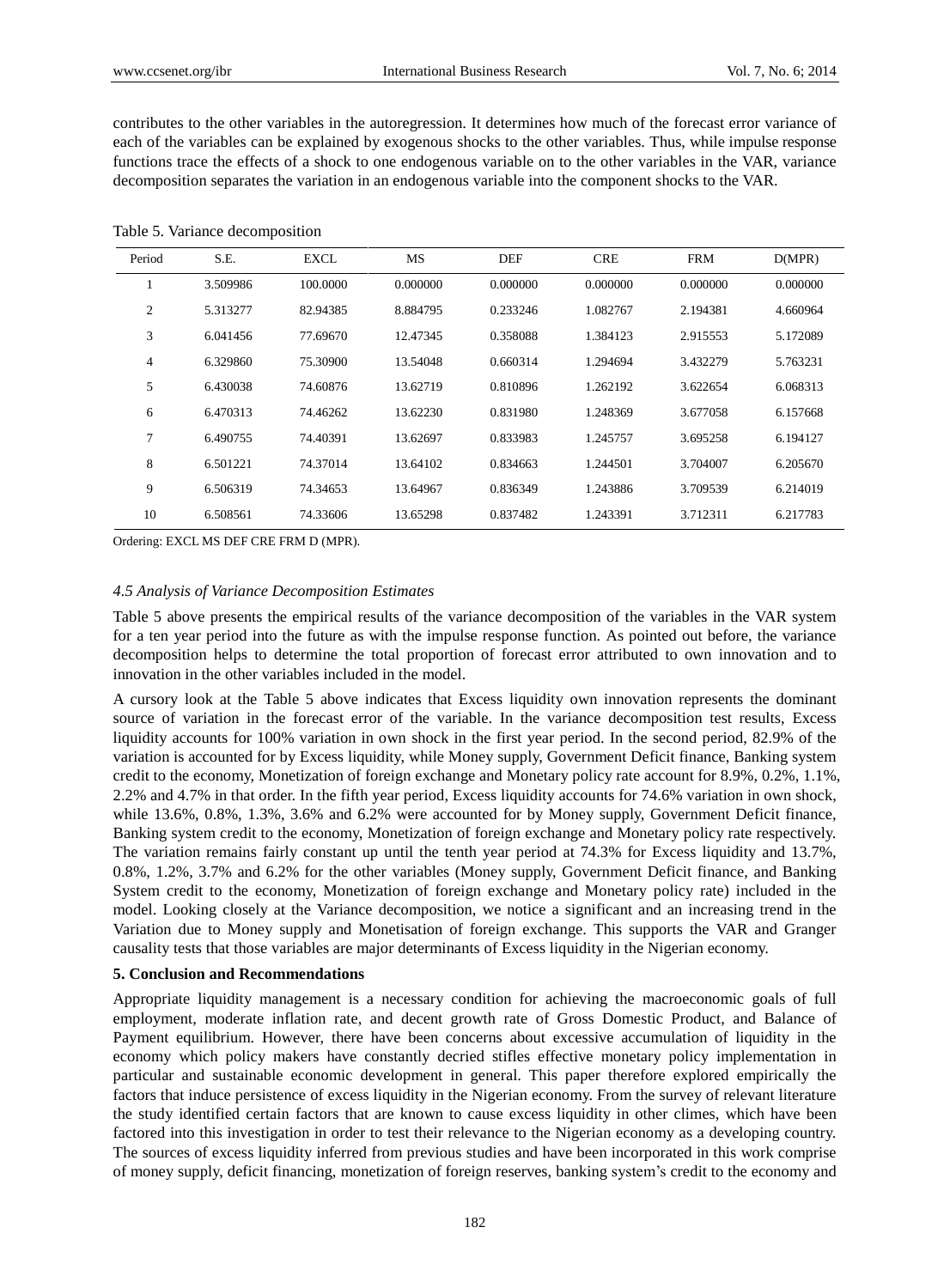lagged excess liquidity.

It is evident from the results that the level of money supply, foreign exchange monetisation, and lagged excess liquidity are significant as factors that cause excess liquidity in the Nigerian economy. This confirms the earlier findings by Gray (2006), Bathaluddin et al. (2012) and TU et al. (2012). The findings further buttress the fact that Nigerian economy as an open economy is susceptible to the dynamics of foreign economies especially the developed economies of United States as larger part of the foreign reserve is domiciled in US Dollar—a phenomenon TU et al. (2012) refers to as US Dollar hegemony. From the findings also, the Monetary Policy Rate of the Central Bank of Nigeria has not been effective in controlling money supply, because excess liquidity has remained untamed, and money supply is the main culprit. This may not be unconnected with the fact that in Nigeria, interest rate has never proved a viable means of controlling money supply because of the overbearing influence of government expenditure. Again, excess liquidity being one of the determinants of excess liquidity is understandably logical, because excess liquidity in one period has a natural tendency of spilling over to the next period, thereby making it self-reinforcing in successive periods.

From the foregoing, it is instructive to caution that excess liquidity is a phenomenon associated with productivity and output and as such has supply and demand sides. The monetary authority in pursuing its current contractionary monetary policy stance to mop up excess liquidity in the domestic economy, also should reconcile it with the need to shore up the absorptive capacity of the real sector of the Nigerian economy, which is actually the underlying basis for liquidity management. If the Central of Bank of Nigeria should be effective in the implementation of its monetary policy, there is need for the convergence of monetary and fiscal policies as a comprehensive package towards ensuring macroeconomic stability. Efficient management of foreign exchange is also advocated here. Monetized foreign reserves should be channeled to the productive sector of the economy for sustainable economic development. The banking supervision arm of the Central Bank of Nigeria should step up efforts in its supervision activities especially as it concerns the operators of domiciliary account. This is to monitor the recent policy of direct naira conversion of non-export foreign remittances designed to minimise the dollarisation of the domestic economy and the concomitant spillover effect on excess liquidity.

#### **References**

- Annick, B., Gonsalo, C., Bjorn, F., & Joao, S. (2005). *Structural Filters for Monetary Analysis The Inflationary Movement of Money in the Euro Area*. European Central Bank, Working Paper Series, No. 470/April 2005. Retrieved from http://www.ssrn.com/abstract\_id=691882
- Agenor, P., & El Aynaoui, K. (2008). Excess Liquidity, Bank Pricing Rules and Monetary Policy. *Centre for Growth and Business Cycle Research, Economics Studies*. University of Manchester, Manchester, UK. Retrieved from http://www.ses.man.ac.uk/cgbcr/discussi.htm
- Baridam, D. M. (2001). *Research Methods in Administrative Sciences.* Port Harcourt, Nigeria: Sherbrooke Associates.
- Bathaluddin, M., Nur, M., & Wahyu, A. W. (2012). The Impact of Excess Liquidity on Monetary Policy. *Bulletin of Monetary Economics and Banking*. Retrieved from http://www.bi.go.id/.../c909abcdd7ee4dea8b21076ec8623055MBarikBathalud
- Brooks, C. (2008). *Introductory Econometrics for Finance.* Cambridge, UK: Cambridge University Press.
- Canova, F. (2005). The Transmission of US to Latin America. *Journal of Applied Econometrics, 20*, 229–251. http://dx.doi.org/10.1002/jae.837
- Caprio, G., & Honohan, P. (1991). *Excess Liquidity and Monetary Overhangs*. Policy Research Working Papres, Financial Policy and Systems. Country Economics Department, the World Bank. Retrieved from http://econpapers.repec.org/RePEc:wbk:wbrwps:796
- Central Bank of Nigeria. (2010). Annual Report.
- Chuku, C. A. (2010). Monetary and Fiscal Policy Interactions in Nigeria: An Application of a State-Space Model with Markov-Switching. *CBN Journal of Applied Statistics, 1*(1), 43.
- Englama, A., & Ogunleye, T. (2009). Output, Real Exchange Rate and Interest Rate Response to Excess Liquidity in Nigeria. *Central Bank of Nigeria, Economic and Financial Review*, *47*(1).
- Fasanya, I. O., & Onakoya, A. B. O. (2012). Informal Sector and Employment Generation in Nigeria: An Error Correction Model. *Research on Humanities and Social Sciences*, *2*(7). Retrieved from www.iiste.org/Journals/index.php/RHSS/article/download/2620/2635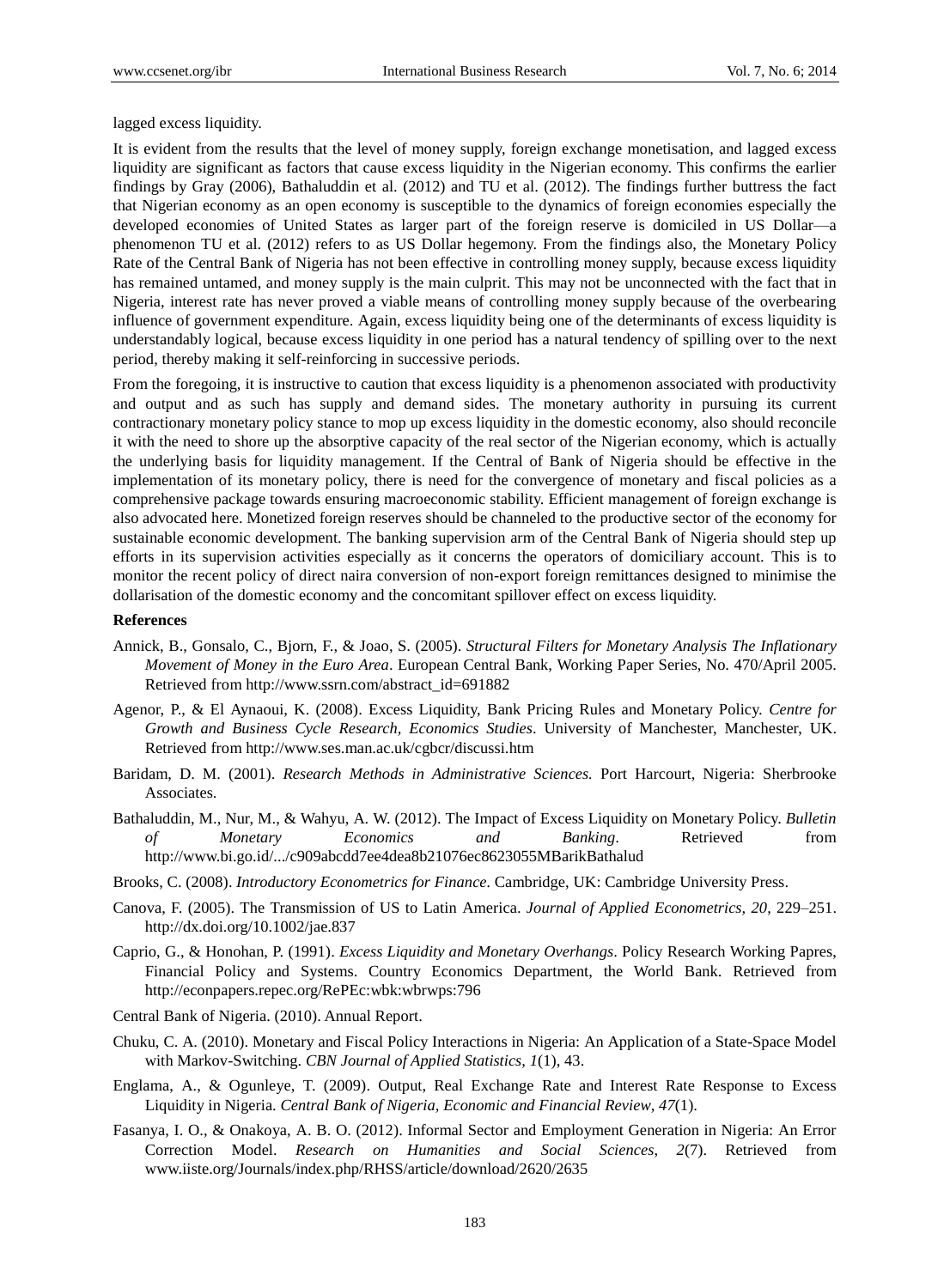- Ganley, J. (2003). *Surplus Liquidity: Implication for Central Banks.* Paper presented at Centre for Central Banking Studies, Bank of England, London.
- Granger, C. W. J., & Newbold, P. (1974). Spurious Regressions in Econometrics. *Journal of Econometrics*, *2*(2), 111–120. http://dx.doi.org/10.1016/0304-4076(74)90034-7
- Granger, C. W. J. (1988). Some Recent Developments in a Concept of Causality. *Journal of Econometrics, 39*, 199–211. http://dx.doi.org/10.1016/0304-4076(88)90045-0
- Gray, S. T. (2006). *Central Bank Management of Surplus Liquidity.* Paper presentation at Centre for Central Banking Studies, Bank of England, London.
- Gujarati, N. D. (1995). *Basic Econometrics* (3rd ed.). McGraw-Hill.
- Holman J. A., & Neumann R. M. (2002). Evidence on the cross country transmission of monetary shocks. *Applied Economics, 34*, 1837–1857. http://dx.doi.org/10.1080/00036840210135827
- IMF. *International Financial Statistics*. Yearbook, various issues.
- Joao, M. S., & Andrea, Z. (2006). Global Monetary Policy Shocks in the G5; A SVAR Approach. *Centre for Financial Studies.*
- Kim, S. (2011). International Transmission of US Monetary Policy Shocks: Evidence from VARs. *Journal of Monetary Economics, 48*, 339–372. http://dx.doi.org/10.1016/S0304-3932(01)00080-0
- Kollmann, R. (2001). The Exchange Rate in a Dynamic Optimizing Business Cycle Model with Nominal Rigidities: A Quantitative Investigation. *Journal of International Economics*, *55*(2), 243–262. http://dx.doi.org/10.1016/S0022-1996(01)00087-3
- Mohamed, A. R. S. (2013). Money, Income and Prices in Saudi Arabia. *Global Journal of Management and Business Research*, *13*(1).
- Nissanke, M., & Aryeetey, E. (1998). *Financial Integration and Development: Liberalization and Reforms in Sub-Saharan Africa London*. Routledge.
- Okereke, E. J., & Sanni, T. A. (2005). *Money and the Nigerian Financial System.* Okigwe, Imo State Nigeria: Alvan Publications.
- Omisakin, I. S. (1999). Factors influencing success or failure of an enterprise in informal sector. *NISER Monograph Series, 6*, 11–54.
- Onoh, J. K. (2007). *Dimensions of Nigeria's Monetary and Fiscal Policies—Domestic and External*. Aba, Abia State, Nigeria: Astra Meridian Publishers.
- Pesaran, M. H., & Shin, Y. (1998). Generalized Impulse Response Analysis in Linear Multivariate Models. *Economics Letters, 58*, 17–29. http://dx.doi.org/10.1016/S0165-1765(97)00214-0
- Phillips, P. C. B., & Perron, P. (1988). Testing for a Unit Root in Time Series Regression. *Biometrika, 75*(2), 335–346. http://dx.doi.org/10.1093/biomet/75.2.335
- Polleit, T., & Gerdesmeier, D. (2005). Measures of Excess Liquidity. *Working Paper Series*. Frankfurt School of Finance & Management, No. 65. Retrieved from http://hdl.handle.net/1041927927
- Ruffer, R., & Stracca, L. (2006). *What is Global Excess Liquidity, and does it Matter?* European Central Bank, Working Paper Series, No 696/Nov. 2006. Retrieved from http://www.ssrn.com/abstract\_id=942737
- Rule, G. (2012). *The Impact of Surplus Liqudity.* Paper presented at CCBS—PFTAC Course on Monetary Transmission Channels, Liquidity Conditions, and Determinants of Inflation. Central Bank of Solomon Islands, 18–23 July, 2012. Retrieved from http://www.bankofengland.co.uk/education/Pages/ccbs/handbooks/ccbshb30.aspx
- Saxegaard, M. (2006). *Excess Liquidity and Effectiveness of Monetary Policy: Evidence from Sub-Saharan Africa.* IMF Working Paper, WP/06/115. Retrieved from http://www.imf.org/external/pubs/ft/wp/2006/wp06115.pdf
- Sims, C. G. (1972). Money, Income and Causality. *The American Economic Review, 62*(4), 540–552.
- Tu, Y., Dai, W., & Zhao, X. (2012). The Excess Liquidity of the Open Economy and its Management. *International Economic Studies, 39*(2), 45–54. Retrieved from http://uijs.ui.ac.ir/ies/files/site1/user\_files\_004740/admin-A-10-1-34-6141111.pdf
- Yang, J. (2010). Expectation, Excess Liquidity and Inflation Dynamics in China. *Frontiers of Economics in*